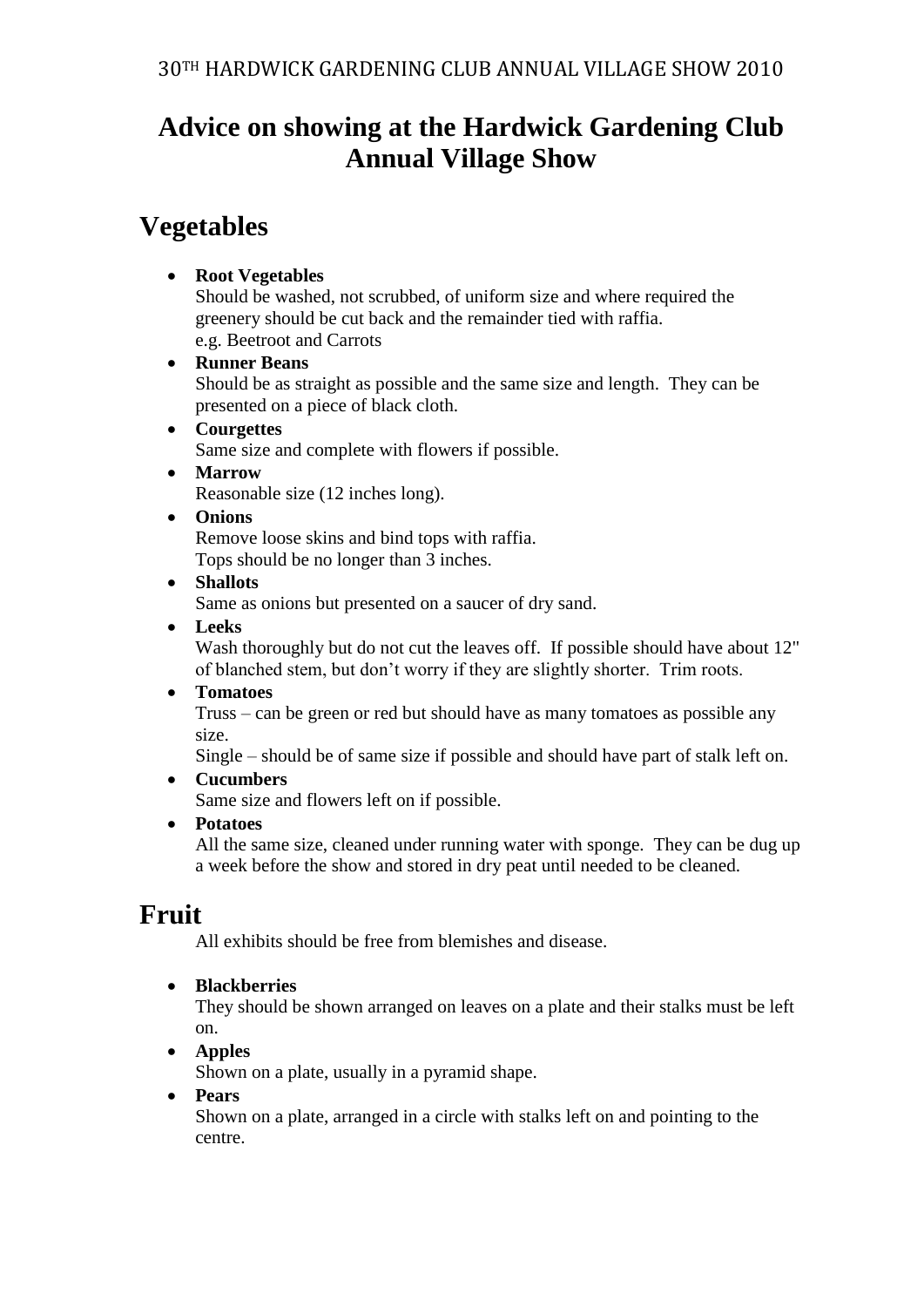## **Advice on showing at the Hardwick Gardening Club Annual Village Show contd.**

## **Flowers**

### **Pot Plants**

Even shaped, free from dead leaves and petals. Check size of pots with schedule rules.

### **Cut Flowers**

**Roses** – remember they will open in the heat of the hall so best to bring them  $\frac{3}{4}$ open. Also make sure that the exhibits will not flop about in their container.

**Soft Stemmed Flowers** – unless otherwise stated they can be put in a vase containing oasis. Make the hole in the oasis with a nail or tooth pick.

#### **Chrysanthemums**

Sprays should have as many flowers as possible, pack the vase so the flowers do not flop (you can use oasis) and the heads are all together.

### **Dahlias**

Pack the vase as above and display the flowers so that all the bloom can be seen.

## **Flower Arranging**

Always check the size with the schedule and use the appropriate sized dish or container. Use a ruler to measure arrangements rather than a tape.

### **Buttonholes**

Use rose leaf and bud, cover stem with floral tape which will stick to stem and itself (do not use silver paper). Show on a velvet covered board.

### **Arrangements**

Take into consideration what the arrangement is to be used for. Check that the size of container conforms to the schedule.

## **Cookery**

**Jams**

Plain jars and white lids. No need for waxed discs. But once the lid is put on do not remove, as judges check to see if the seal is broken. Labels should be in the centre of the jar and clearly marked.

### **Lemon Curd**

Use a cellophane cover but no wax top nor lid.